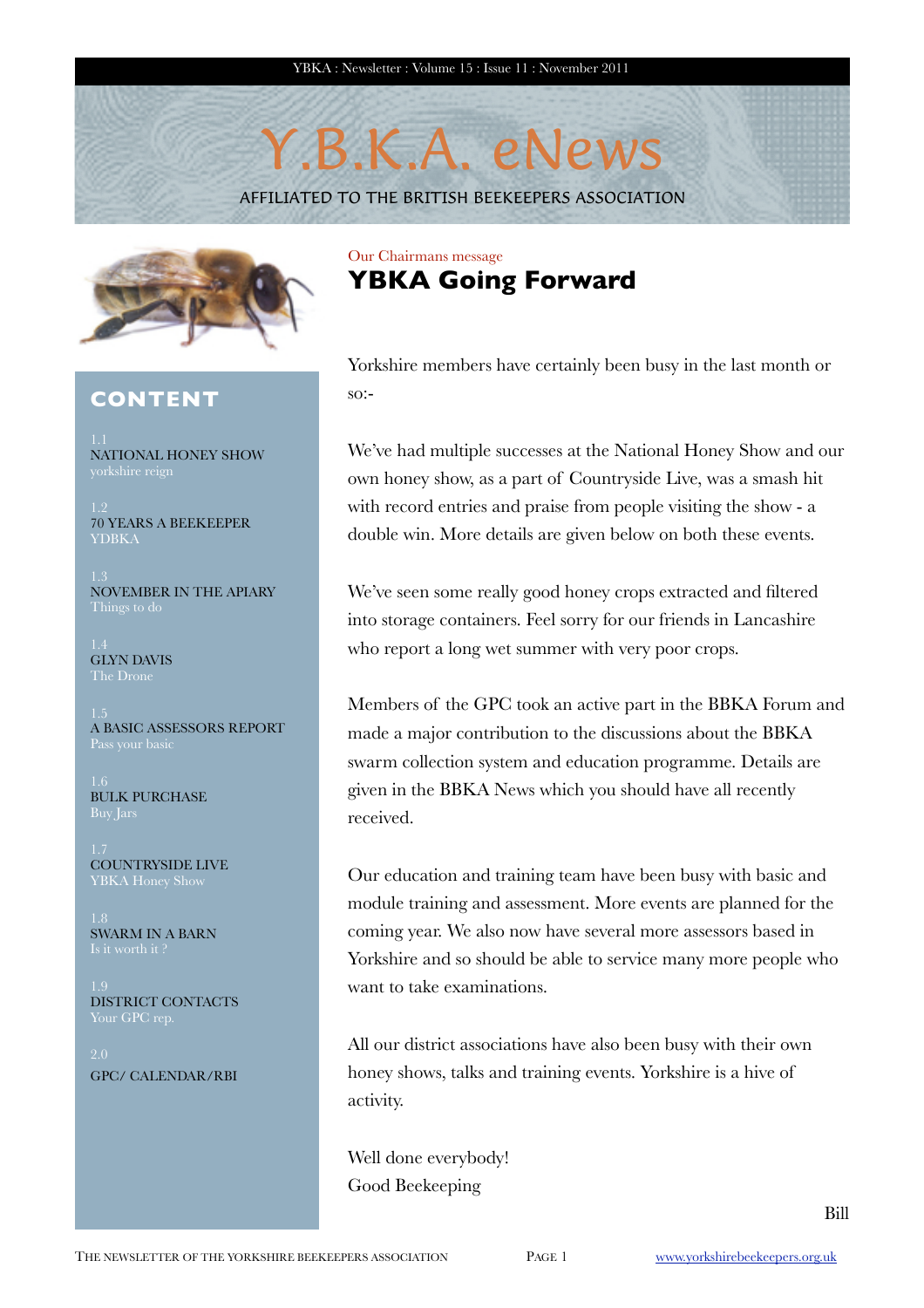# **NATIONAL HONEY SHOW**

#### **ONCE AGAIN YORKSHIRE BEEKEEPERS SHINE**

Many congratulations to all of the Yorkshire Beekeepers who have achieved success at the National Honey Show. Once again you have won the Small Holder Shield for Yorkshire. We thank you.

Special mention must go to Peter Schollick who again carried off many first places. Peter also won the E Graham Burtt Cup, the Mrs B W Hamlin Cup, the Members Cup, the Apis Club Cup (AZA), the Windermere Cup and the Two Georges Skep. A fantastic showing.

Mrs Wendy Maslin came away with the Dewey Cake Cup. Anybody who has tasted her honey cake will appreciate that this was a well deserved win.

Other Yorkshire beekeepers are listed a as being 'placed' in many of the classes. A full list of the results can be found on <http://www.honeyshow.co.uk/files/2011/2011-Cup-Award-List.pdf> <http://www.honeyshow.co.uk/files/2011/results2011.pdf>

## **70 YEARS IN BEEKEEPING**

#### **YORK DBKA CELEBRATE BILL BELL'S 70 YEARS AS A BEEKEEPER**

Bill Bell, who is the Vice Chairman of York and District Beekeepers, has now been keeping bees for 70 years.

He started as a boy when he took a swarm and put them on a butter box.

He says that as a teenager he new everything about honeybees particularly when he was talking to other teenagers and certainly when talking to girls.

25 years ago, I met Bill as he was the Association Training officer and his enthusiasm brought me and many more members into the craft. He gave us all an insight to the theory of the craft and we visited his home and his out apiaries to see beekeeping in action.

I remember particularly going to Farndale where he took bees to the heather. Like everyone else who goes to heather he had his stories - one of how he got his car wheels full of cut hay and could not get off the field.

He always attends our AGM and is still interested and talks bees whenever we see him.

Myself and some of the older members of our association are pleased to know him and grateful for his help and support.

Tom Robinson YDBKA

.

Yorkshire BKA would like to add our congratulations to Bill on his 70 years as a beekeeper. On several occasions I've met people, often in other parts of the country, who have told me that Bill was the person who helped them become a beekeeper. Ed.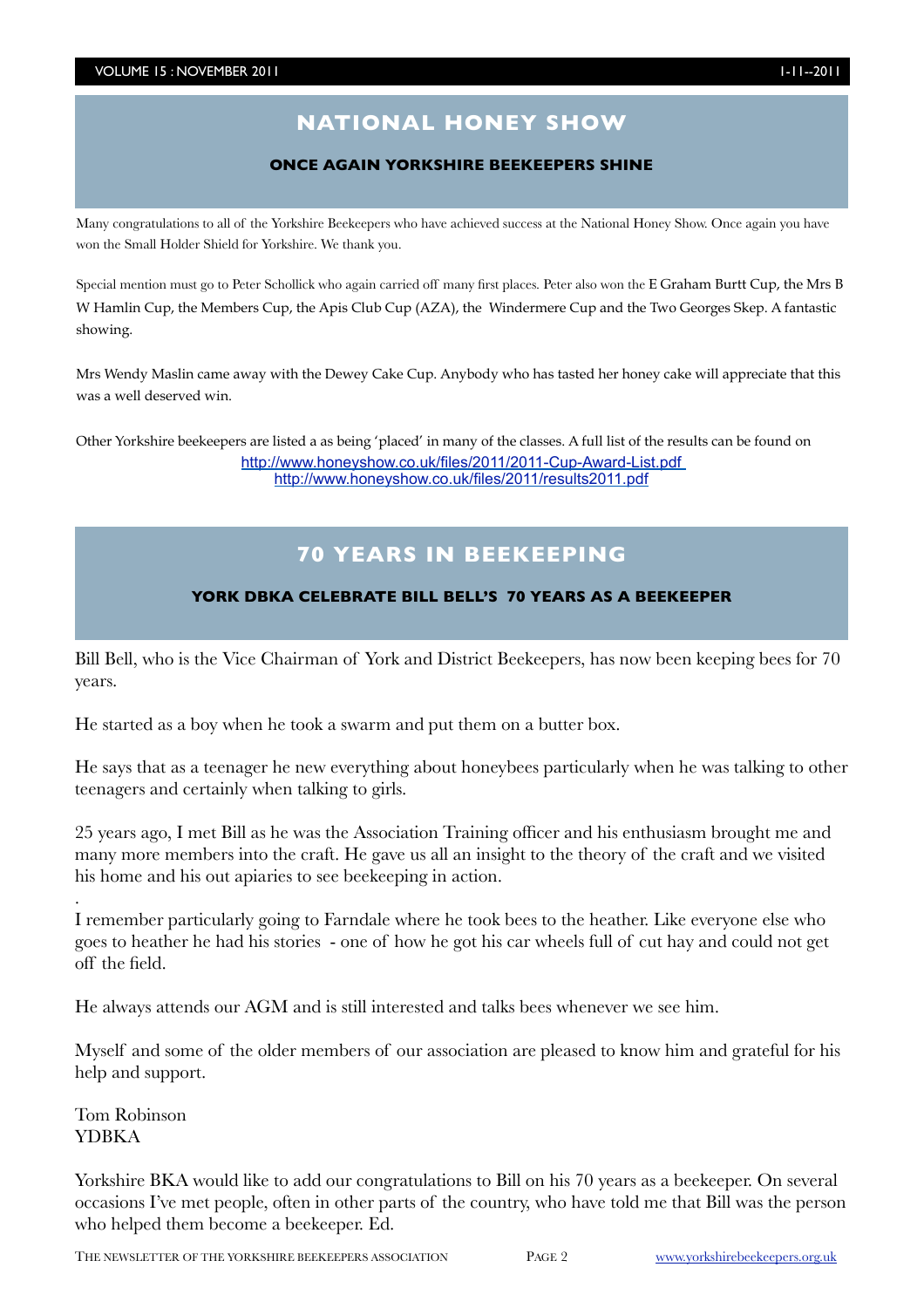#### VOLUME 15 : NOVEMBER 2011 1-11--2011

## **NATIONAL HONEY SHOW 2011**

#### *Wendy Maslin Reports*

I am delighted to report that the Yorkshire Beekeepers' for the third year in succession retained the small holders' trophy at this years' National Honey Show held in Weybridge, Surrey last week. The trophy in the form of a shield is awarded to the county association gaining the most points in the open classes  $9 - 88$ .

There were 9 representatives from Yorkshire who all contributed to the total points accumulated and all of whom are to be congratulated with some excellent exhibits gaining prizes. As well as the Shield, 8 other trophies headed up to Yorkshire for the year. Peter Schollick, once again, being very successful and bringing home 6 of these. However, Brian Nellist of Egton, won the John Sturdy Trophy for his Ling Heather and I won the Dewey Cake cup for the fruit cake beating Janet



Schollick into second place. Janet did win the class for the 6 small cakes gaining more valuable points. The show is held over 3 days with work shops and lectures as well as the display of exhibits. We were well educated and entertained by Professor Tom Seeley who generously shared his knowledge of bees and results of the research carried out at his university in New York State. His easy style and love of his subject held the audience almost spellbound.

All the workshops were fully subscribed and covered subjects as diverse as making soaps and cosmetics to candle making and preparation for the BBKA examinations. If that wasn't enough to keep us occupied there was a further exhibition hall full of trade stands. Plenty of opportunity to spend money on beekeeping essentials and Christmas presents.

The Honey show if you have never been is well worth a visit. It is a very sociable occasion, like most beekeeping events, there are always fellow beekeepers willing to chat and share experiences.

Those exhibiting from Yorkshire this year were: Alan and Kath Brown, Catherine Cooper, Tony Fletcher, the Jefferson family, Brian Nellist, Peter and Janet Schollick and me. All contributed towards the points gained. It would be great if other members would send exhibits to the show. It is great fun and you may surprise yourself and come away with a prize, you never know how your exhibits will stand up unless you try. Getting entries to the show need not be prohibitive as transportation can be arranged via Thornes or other members, as can returns. There are lots of different classes, so why not have a look at the schedule this winter while planning for next season and make it your New Years' resolution to have a go – if we can do it so can you.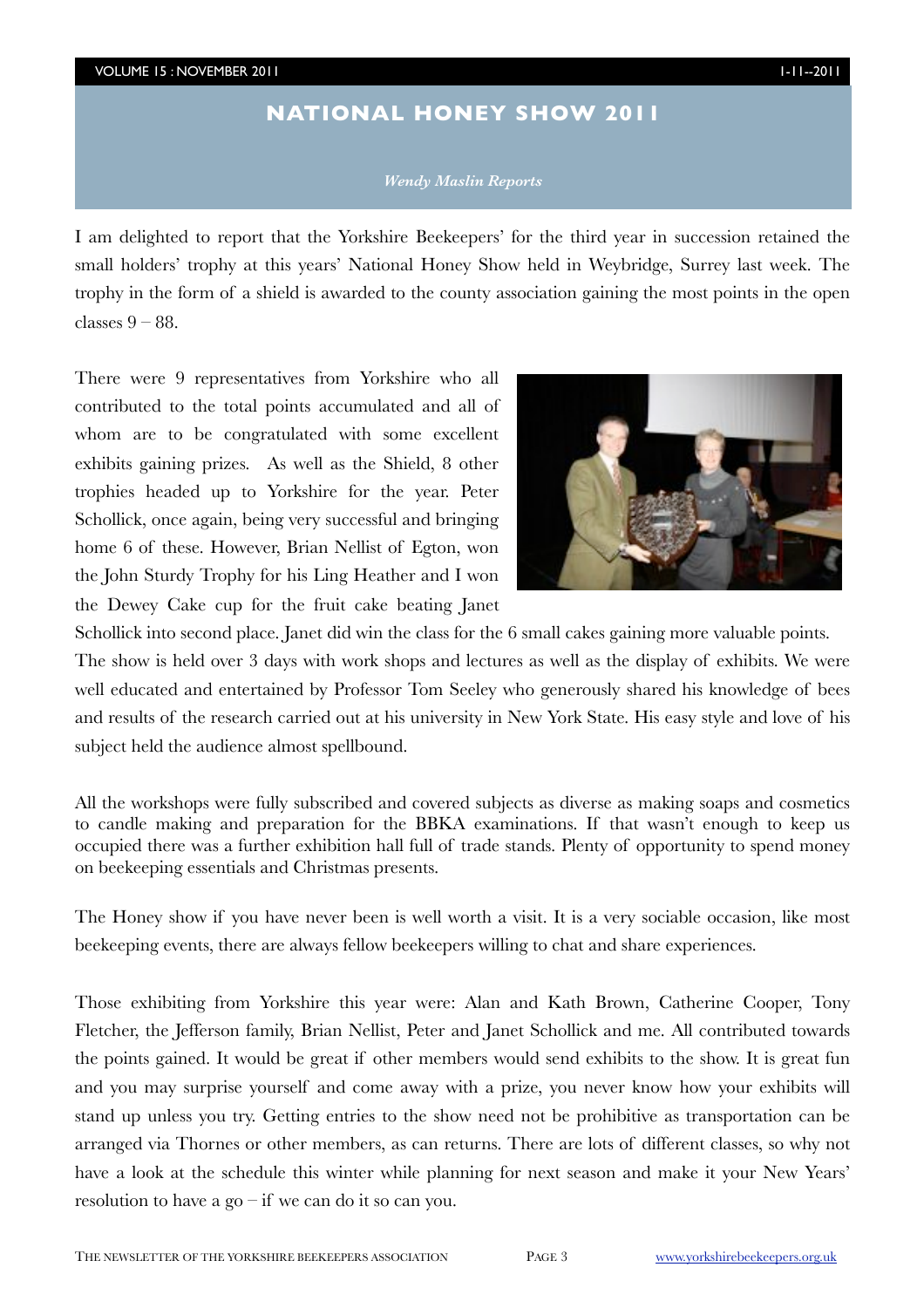## **NOVEMBER**

#### **JOBS FOR THE MONTH**



In preparation for winter all of out-apiaries and home garden hives should be now prepared .with the following checks:

- Treatment against Varroa completed, and the strips or packaging's removed from the hives.
- The colonies should have been fed with sugar syrup where necessary and all the colonies should have roughly 40kg of stores to last them through the winter months.
- All colonies should be queen right.
- Now is the time to put mouse guards in place after first putting in your entrance blocks to the smallest spacing, if your hive is on a full face open floor. If you are in an area where woodpeckers abound then place a chicken mesh cage (small gauge) all around the hives and make sure you leave at least a 4inch gap between the hive and the mesh ensuring the predator cannot reach the woodwork or it will peck a hole straight through the boxes in search of grubs and food.
- Honey should have been stored away in a cool place in air tight food grade buckets, filled to the top allowing no air space between honey and lids. This helps to keep the honey fresh and stops fermentation, however it doesn't stop crystallisation of the honey within the buckets as this is a natural process of the honey over time.
- Ensure you place a heavy weight (a couple of house bricks) on your lids to ensure they stay in place in the winter snow storms winds to come.

From now until next year, around about Easter time, your colonies are best left alone. No need if all the above jobs are completed to go into them at all for doing so will do more harm than good. The only exception is for those of you who treat with Oxalic Acid. This should be done on or around the shortest day of the year when the colony should have no or very little brood within the cells. I personally do my hives the day after Boxing Day and give each seam of bees a dose of 5ml of the acid solution. This kills off any mite that is still surviving on the bees and with the hive having virtually no brood within there will be no mites or very few hiding in the cells. Your bees should come out into spring clean and raring to go.

Keep checking throughout the winter especially if it snows that your hive entrance isn't blocked as good ventilation is vital for your bee's survival.

The winter months to come are preparation time for the forthcoming year. Repair any damaged boxes, Buy frames in winter sales and make them up in readiness to put in the wax when needed next spring,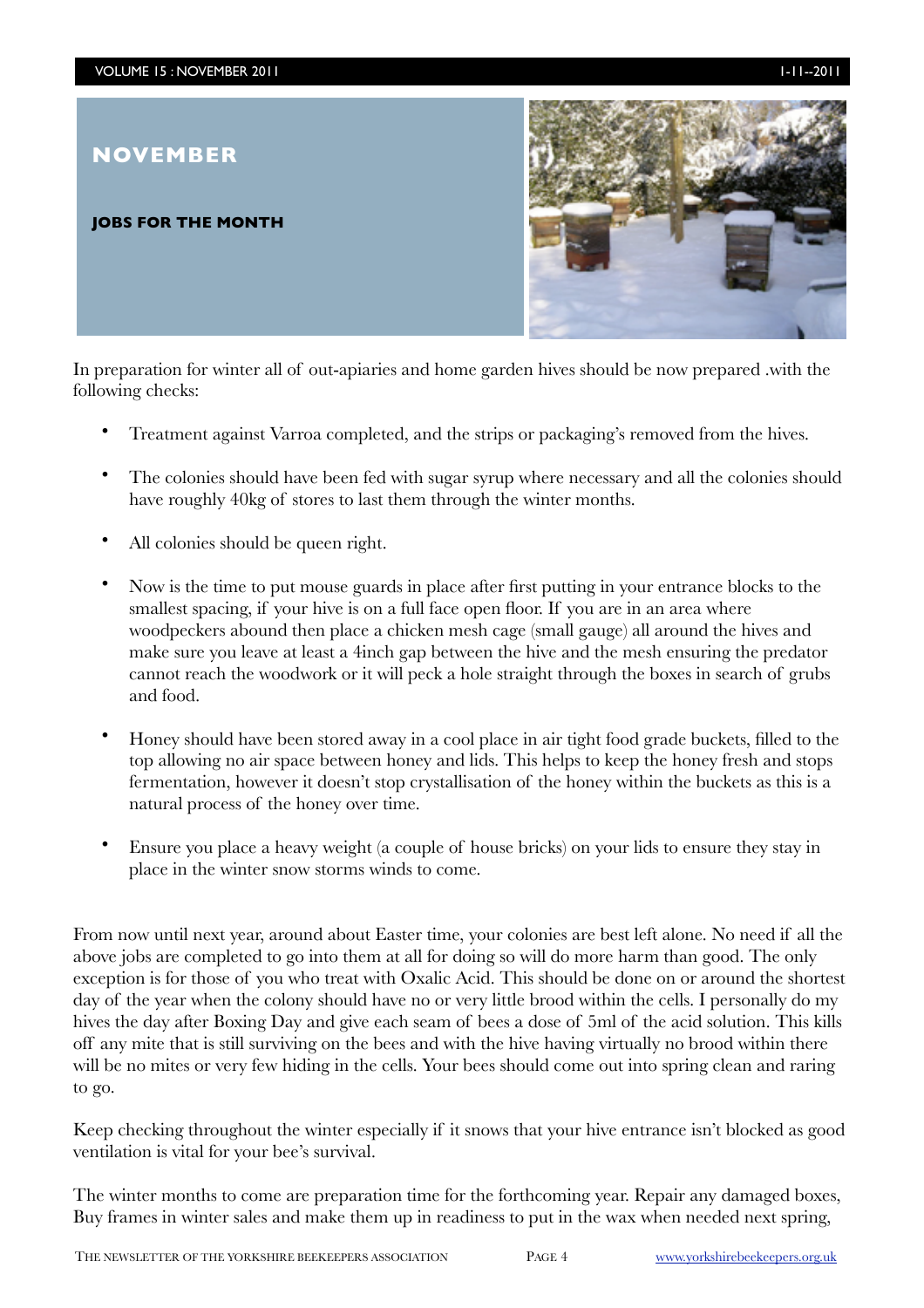clean all your feeders before putting them away and make sure all stored boxes with comb in them are fully protected against wax moths.

I take all my frames out of the boxes and place them into a deep freezer for 24 hrs. This ensures you kill any wax moth or remaining grubs and crystallises left in the comb. Be extremely careful when taking them back out of the freezer as the wax within the frames becomes extremely brittle due to the extreme cold and if knocked they will shatter like a piece of glass until they warm back up again. Whilst the frames are being treated you can sterilise your boxes with a blow lamp, making sure you get right into any cracks and where the runners are attached to ensure you kill any other wax moth or other disease within and on the woodwork. Paint your boxes whilst they are all off the hives. And on a warm day in winter whilst the bees are dormant is a good time to paint over your existing colony boxes that are in use and occupied and it won't harm the bees in any way as long as you use the correct treatment. Cupinol wood treatment is a recognised application and should last through the whole of next year when applied.

Now is the perfect time to prepare for next years exams by going along to talks and module seminars arranged by your local associations or county associations, giving you time to study the notes provided by B.B.K.A on the individual module courses, and hopefully achieving a pass. The Basic exam for the novice beekeeper is a vital part of your introduction to beekeeping and it ensures you're taught to a good standard to enable you to look after your bees to a good standard. Most associations run a course for beginners and prices vary throughout the county but they aren't very expensive. This is one exam that should not be missed by the novice beekeeper helping you to perfect the craft of beekeeping. It also gives you the confidence to progress to a higher level once the basic has been achieved.

I hope you all had a good season in 2011 your colonies all get through the winter unscathed.

Happy Beekeeping Dave Shannon

# **The Y.B.K.A. Lecture Saturday 3rd December**

**Normanby Pavilion, Great Yorkshire Showground**

**10.30 - 12.00**

# **Mr Glyn Davis**

# **The Misunderstood Drone**

**A lecture that continues our county Bee Breeding Programme**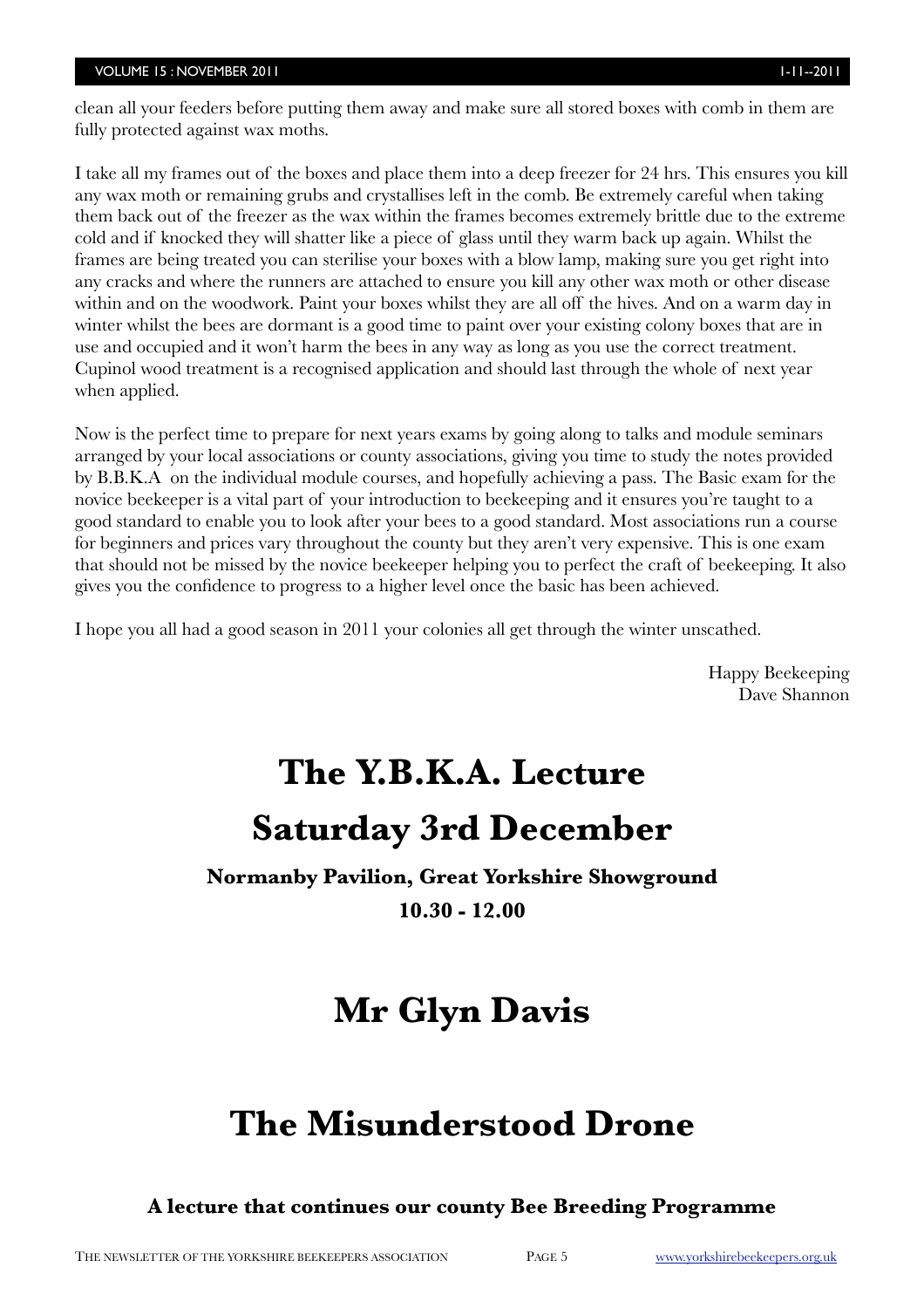# **Y.B.K.A. ANNUAL GENERAL MEETING**

### **DECEMBER 3RD 2011**

**SATURDAY** All Members Welcome

Normanby Pavilion - Great Yorkshire Showground



**Notice of the Annual General Meeting of the Yorkshire Beekeepers**

# **Association to be held on Saturday the 3rd December 2011 at the Normanby Pavilion Great Yorkshire Show Ground Harrogate**

10:00 - 10:30 Coffee

10.30 - 10.45 Presentation to Macmillan Cancer Support

10:30 - 11:45 Guest speaker: Glyn Davis

#### 11.45 - **A.G.M.**

#### **Agenda**

- 3.1 Apologies for absence
- 3.2 Minutes of the March Conference
- 3.3 Matters arising
- 3.4 Chairmans address
- 3.5 Secretary's report
- 3.6 Treasurers report and budget for the following year.
- 3.7 Capitation fees
- 3.8 Confirmation of nominated holders of Beecraft shares
- 3.9 Confirmation of Trustees
- 3.10 BBKA ADM Delegate YBKA proposals for the BBKA ADM 2012
- 3.11 Bishop Burton
- 3.12 Countryside Days
- 3.13 Great Yorkshire Show
- 3.14 Equipment Officers Report
- 3.15 Y.A.S Report
- 3.16 Examinations Officers Report
- 3.17 Newsletter Editors Report
- 3.18 YBKA Website
- 3.19 Election of Officers
- 3.20 Area Representatives
- 3.21 Matters for consideration for the Executive Committee
- 3.22 AOB
- Closure
- NB: Lunch taken 12:30 13:30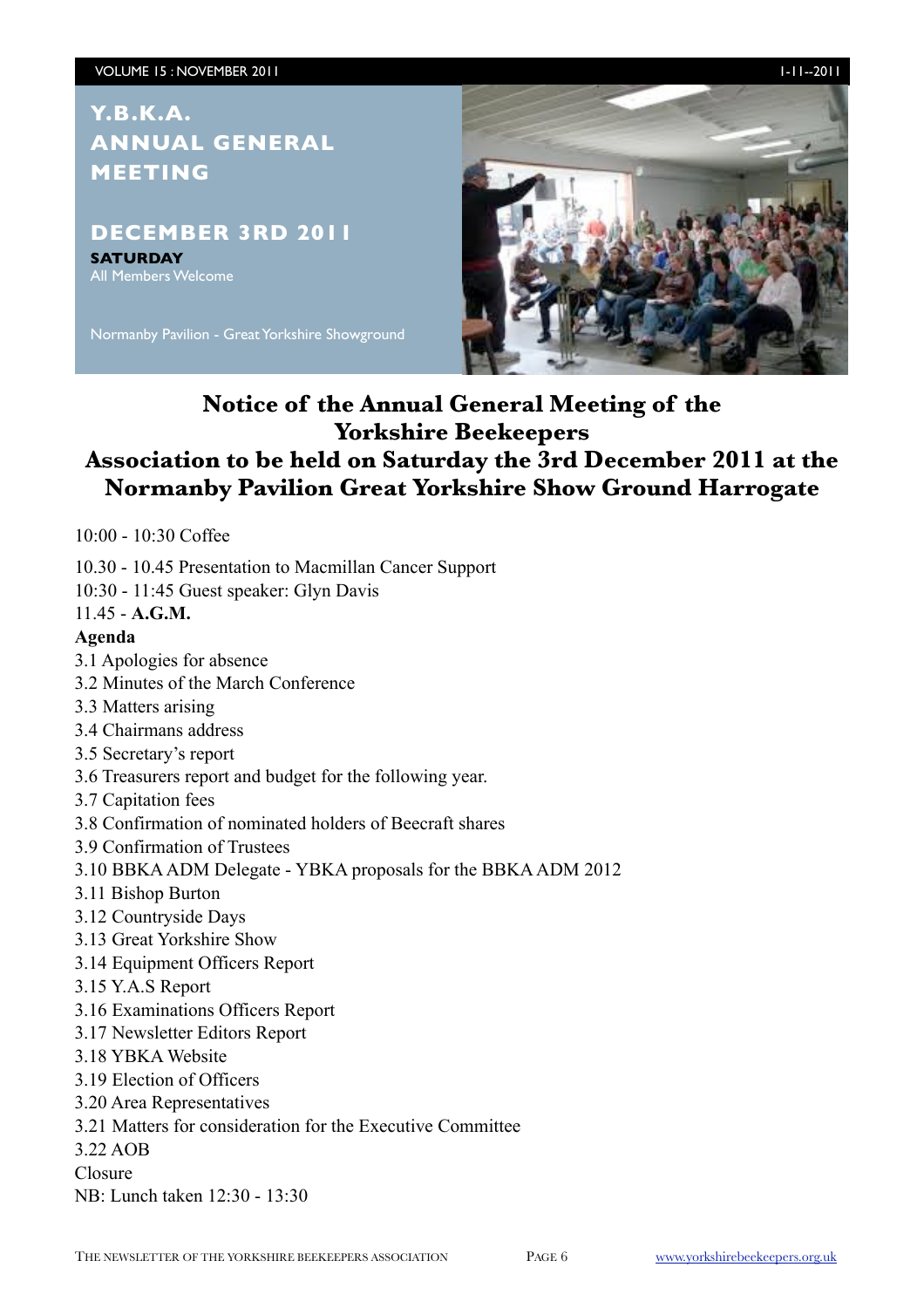# **EDUCATION**

**and**

# **TRAINING**

# **A Basic Assessor's Report**



This summer I've been one of the team carrying out basic assessments in Yorkshire. It's a pleasure to witness so many new beekeepers taking this major step forward in their beekeeping, proving to themselves and to others that they are becoming competent in this ancient craft.

The assessment process is itself an opportunity to learn but the most valuable part of the whole process is the preparation that comes beforehand. Some associations run crash courses immediately prior to the assessments. Other associations encourage the candidate to do a mock assessment with an experienced beekeeper prior to the real thing. There are books that should be read. The syllabus, which can be downloaded from the BBKA web site, should be studied and thinking time should be given to rehearsing answers and clarifying knowledge.

The assessment is divided into three sections.

- 1 manipulation
- 2 practical and oral
- 3 diseases

The candidate is required to get 50% or more in all three sections. So you would fail overall if you were to get 100% in two sections and 40% in the third. The assessment can take well over an hour.

Some candidates are very nervous, often those who are amongst the better prepared. But there is no need. The process is very informal and takes the form of a conversation or a discussion. The assessor is there to wheedle out knowledge from the candidate, not to ask trick questions. Nevertheless the assessment remains a rigorous examination of the candidates' ability and knowledge, covering the full syllabus.

The area of the syllabus which again and again causes the most difficulty and for which candidates tend to be least well prepared is the section on diseases. This is not altogether surprising as many of the diseases will not have been experienced in practice by the candidate and so there is no alternative but to study the subject from a text book. Foul brood outbreaks are fortunately quite rare but can be devastating. When they do occur the sooner they are recognised the quicker they can be brought under control by the bee inspectors and the less is the overall cost and damage. BBKA recognises that the Basic Assessment gives a real opportunity to encourage new beekeepers to become familiar with the symptoms of these diseases which are serious risks to beekeeping.

The autumn is considered to be the start of the beekeeping year, a time to set your ambitions and aims for the coming year. For the new beekeeper who has kept bees for a year or more should, it is a time to consider whether to do the basic assessment in the coming year and use the winter months to study the syllabus and do some background reading .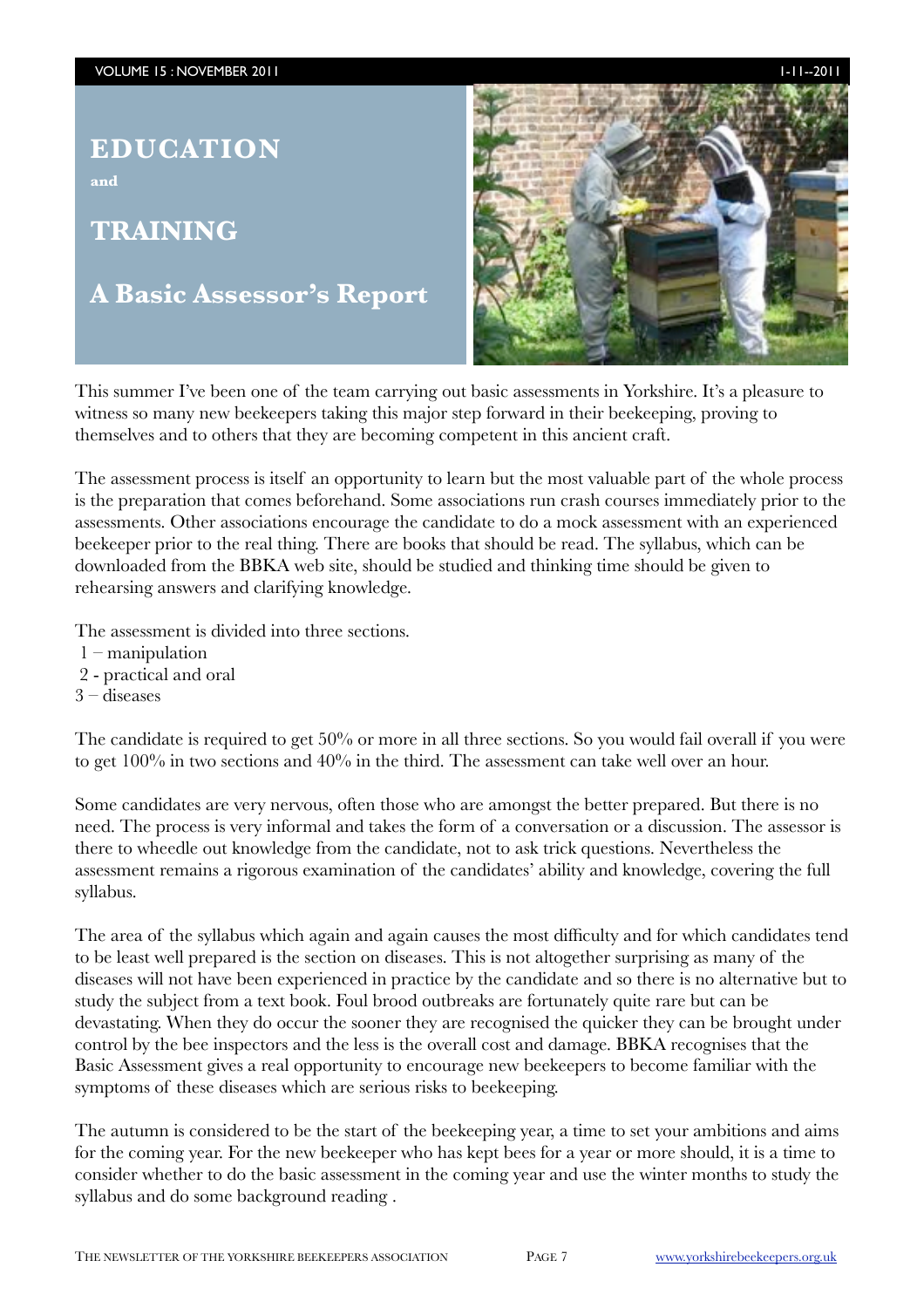# **SPINKS** com

**B** Honey Jars and Lids

- **Food Jars and Lids**
- **Food Grade Pails**

See our comprehensive range at www.spinkscompak.com

Or visit our showroom 9 Shannon Street Leeds LS9 8SS

**Call Gemma** today on -0113 2350662 **BUY BRITISH GLASS Beeswax Glass & Plastic Jars** 

Distributors for the 3 British Glass Manufacturers We have now taken stock of our British Show Standard Honey Jar



Working with the British Glass Industry

# Bulk Purchase - Jars

### A Reminder

If you wish to order honey jars, honey buckets and other containers through the YBKA bulk purchase scheme then all you have to do is telephone Spinks Compak on the above number.

Tell them that you are a YBKA member and then ask for the prices for the things you want to order.

You'll also need to discuss collection or delivery.

You then pay Spinks Compak direct - cash, debit card, cheaque, credit card or bank transfer.

Y.B.K.A. will benefit from your order through the direct payment Spinks Compak make to us.

Thank you for supporting this - we hope these are the cheapest jars available to you.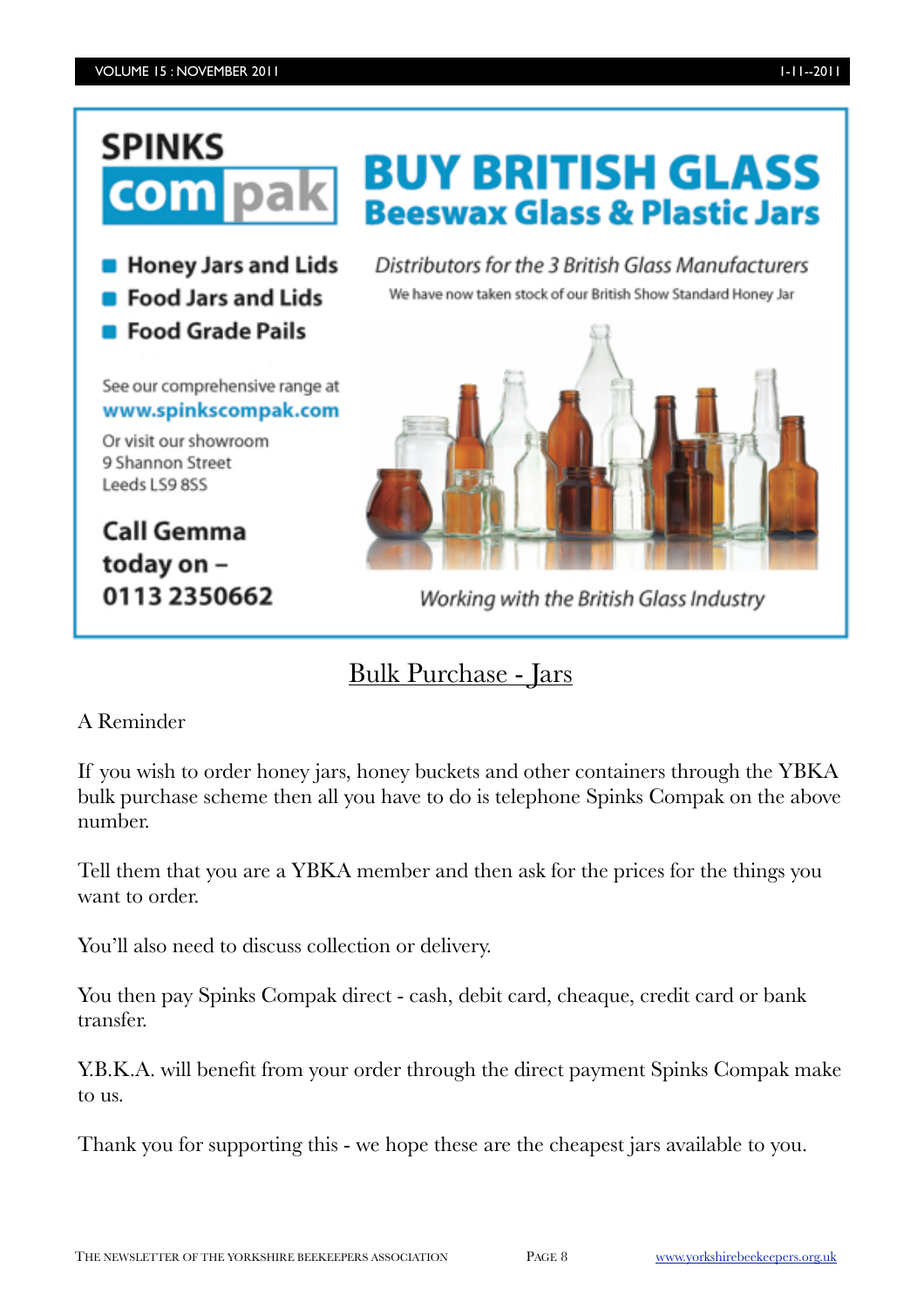# **THE COUNTRYSIDE LIVE AND YORKSHIRE BEEKEEPERS HONEY SHOW 2011**

The Countryside Live show held at the Y.A.S. Harrogate showground was once again a resounding success. For the third year running the show achieved record attendances and this year exceeded the 10,000 mark. The official figures for the show this year were 10,700 over the two days of the show.

This show also hosts our Y.B.K.A honey show now since the GPC committee decided to move to a more central location to enable more exhibitors to participate in the show. We have achieved record levels with our entries once again and since the show moved to the venue some 5/6 years ago we are slowly going from strength to strength with entries this year reaching 147 and once again being able to present the blue ribbon award to our best in show.

This award can only be given out where entries in the show reach over the 100 mark and for the last 5 years we have now achieved this bench mark. I would like to congratulate each and every one who placed entries into the show this year prize winners or otherwise. The quality and standards of the individual entries by all concerned once again was extremely high and our judge this year for the wax and honey section

Mr. Ivor Flatman (Senior honey judge) stated that the quality of all the entries within the show were the best he had seen all year, considering he has judged some top shows this year a complement indeed to all exhibitors He had great difficulty separating out the winners in all the various classes. Unfortunately our mead judge this year, Mrs. Erica Osborn, (who had travelled up from Kent) was taken ill on the morning of the show and so could not continue with her judging role.. We send her our fond regards and wish her a speedy recovery. Mr. Michael Badger M.B.E., also a senior honey judge, stepped in as a last minute replacement to judge the mead classes.

I would also like to take this opportunity to thank all my stewards at the show who every year do a splendid job of setting up the show bench along with stewarding the judges and enlightening the public to every aspect of showing honey, wax, mead, cakes and confectionary.

We do need to try to encourage more entries into our novice class though, where more participation is required. This class is for beginners, members who have not won a prize at this show before, however you can have entered and won at other shows.

I, along with other colleagues, go around to all associations on request explaining how to process your honey and wax for showing so please







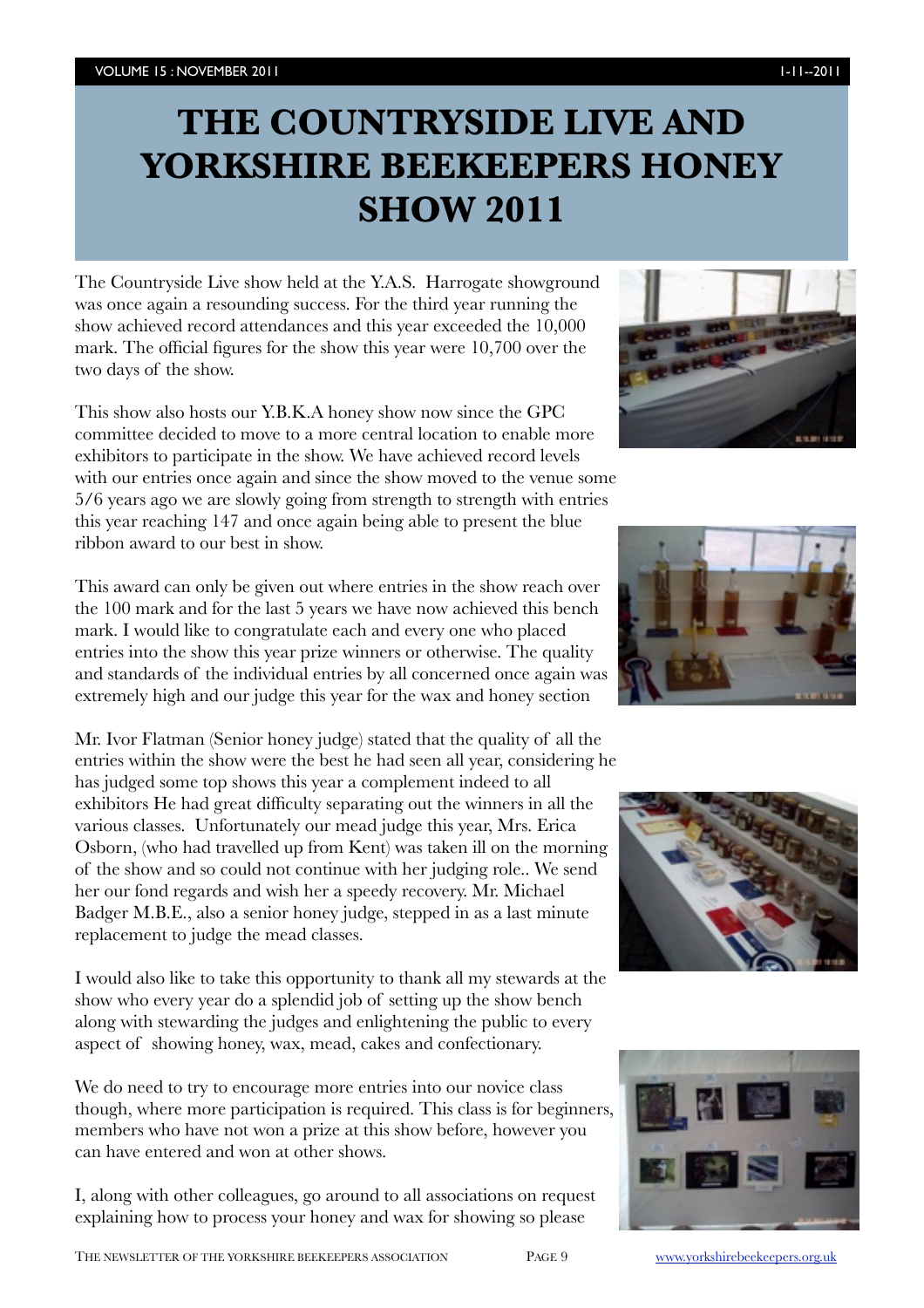#### VOLUME 15 : NOVEMBER 2011 **1-11-2011** 1-11--2011

don't let the size of the show discourage you. Come along to next years show and put in an entry. You may just win, and prize cards and rosettes do wonders for your own confidence and honey sales. You also meet other exhibitors and will then hopefully come along again entering into some of our other categories.

Even if you don't have honey you can make and enter a plain or fruit cake or confectionary to your own recipe sweetened with honey instead of sugar, or a pair of candles. Y.B.K.A needs you to come along and let's get this show over the 200 entries mark next year

#### List of show winners

This years novice class winner was A.M. Armstrong so huge congratulations.

The overall winner of the show this year was Mr. Alan Woodward of Doncaster who won the Blue ribbon for best exhibit in show along with The Yorkshire Herald Cup for most points in show, the Horstman Cup for best light honey, The Yorkshire Post Cup for most points by a Y.B.K.A member, and the Y.B.K.A Challenge Cup for best 6 jars of honey labelled as for sale.

Mrs Wendy Maslin of Kirkella, Beverley won the Parkinson Cup for best ling heather in show

Mr. Keith Dobson of Wakefield and Pontefract won the Slinger Cup for best frame of honey for extraction.

The district association, accruing most points in show by combined competitors this year went to Doncaster winning the chairman's Gavel and accepted by Mrs. Janet Woodward Secretary of D.B.K.A.

Many thanks to all

D.A.Shannon. Honey Steward

Mrs. Janet Woodward



Mr. Allan Brown







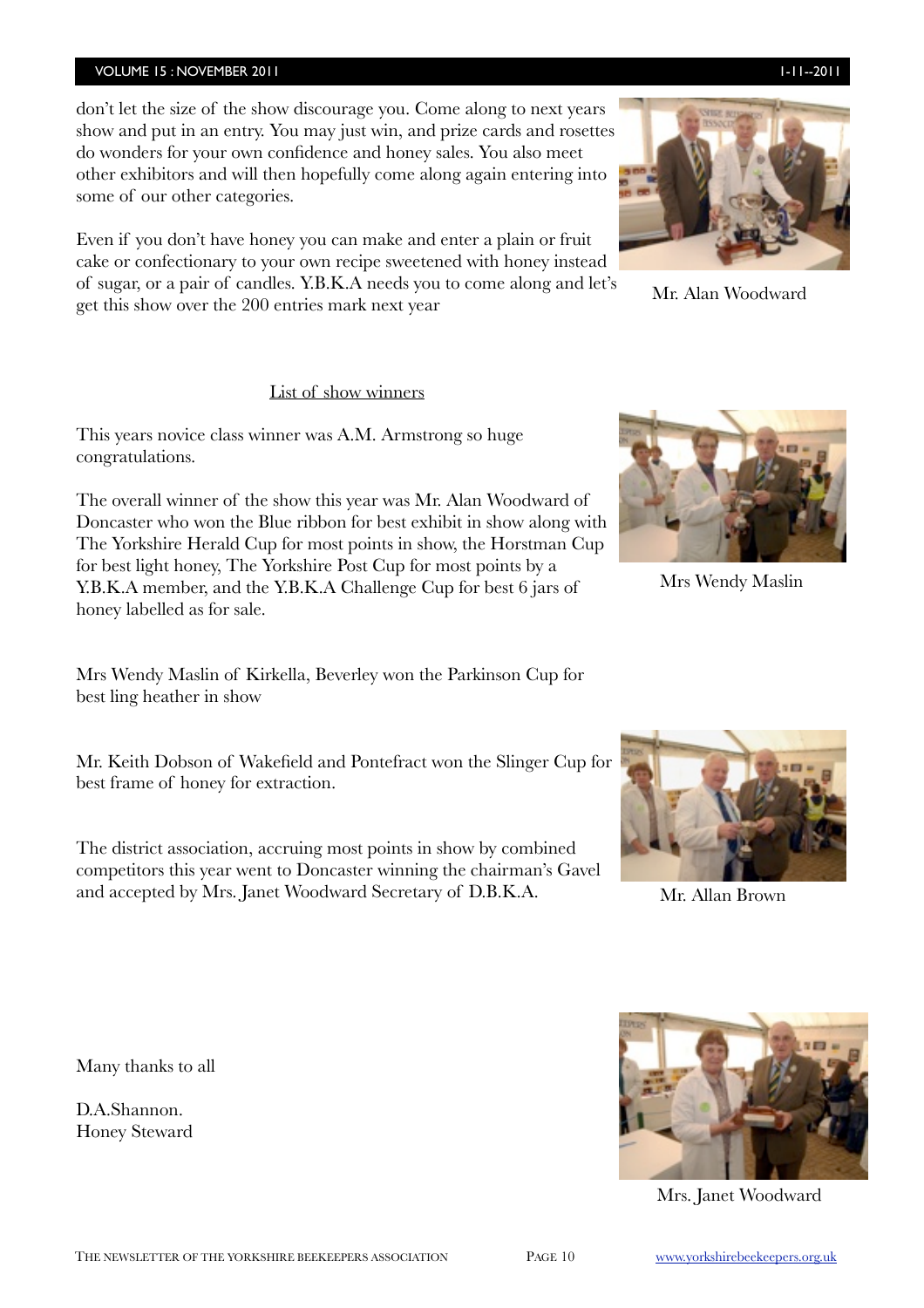# **Swarm in a Barn**

Its not usual to get a call in middle of August reporting a "swarm" of bees.

A farmer from Stanghow in East Cleveland called me to report a swarm of bees in his barn, he had just taken over the tenancy of the farm and was in the process of refurbishing the barns. "A swarm in August, that can't be worth sorting out", I was thinking. You just have to check these things out, to satisfy curiosity if nothing else. Upon close inspection there appeared to be bees entering and exiting the outside wooden wall about 8 feet off the ground from 2 areas (each top corner of the plywood sheets).I was now thinking "Is this one colony that has been in residence for some time or could it be 2?". I



felt the inner walls for heat and came to the conclusion the bees were indeed 2 colonies, each about 2 feet wide and 2 feet deep. They had made their home between 2 sheets of  $\frac{1}{2}$ " plywood that formed a wall sandwiching the steel frame of the building.

Next thing to ponder was how to get them out, I may need help for this !

Armed with lots of buckets and a couple of additional co-opted helpers (My Dad, Allan and Brian Lightfoot), armed with a couple of pairs of steps, a plank, various sheets and bits of beehive / frames - I took the battery circular saw to the plywood sheet to remove the top 2 feet or so, revealing the bees had been in residence for some time due to granulated OSR honey stores and a lot of heather nectar. The next stage was the messy bit. We removed the honey into buckets and tried to lace any unsealed brood into frames with string and elastic bands, the rest of the combs or slabs of sealed brood we just placed in empty boxes spaced apart with bits of twig. (think you can all now imagine the sticky mess created, on a belting hot day to boot)

The 2 holes were sealed up with sack and foam and the 2 colonies placed as high as possible on oil drums near the old entrances.

A quick wash of all the now very sticky gear under the farmers outside tap and thoughts of "they now have 2 chances, let them sort themselves out"

The mess of comb was put through the vacuum strainer and jarred up and some given back to the farmer, to repay the "vandalism" to his barn wall – he was most pleased with his gift. The rest of the wax went through the solar wax extractor.

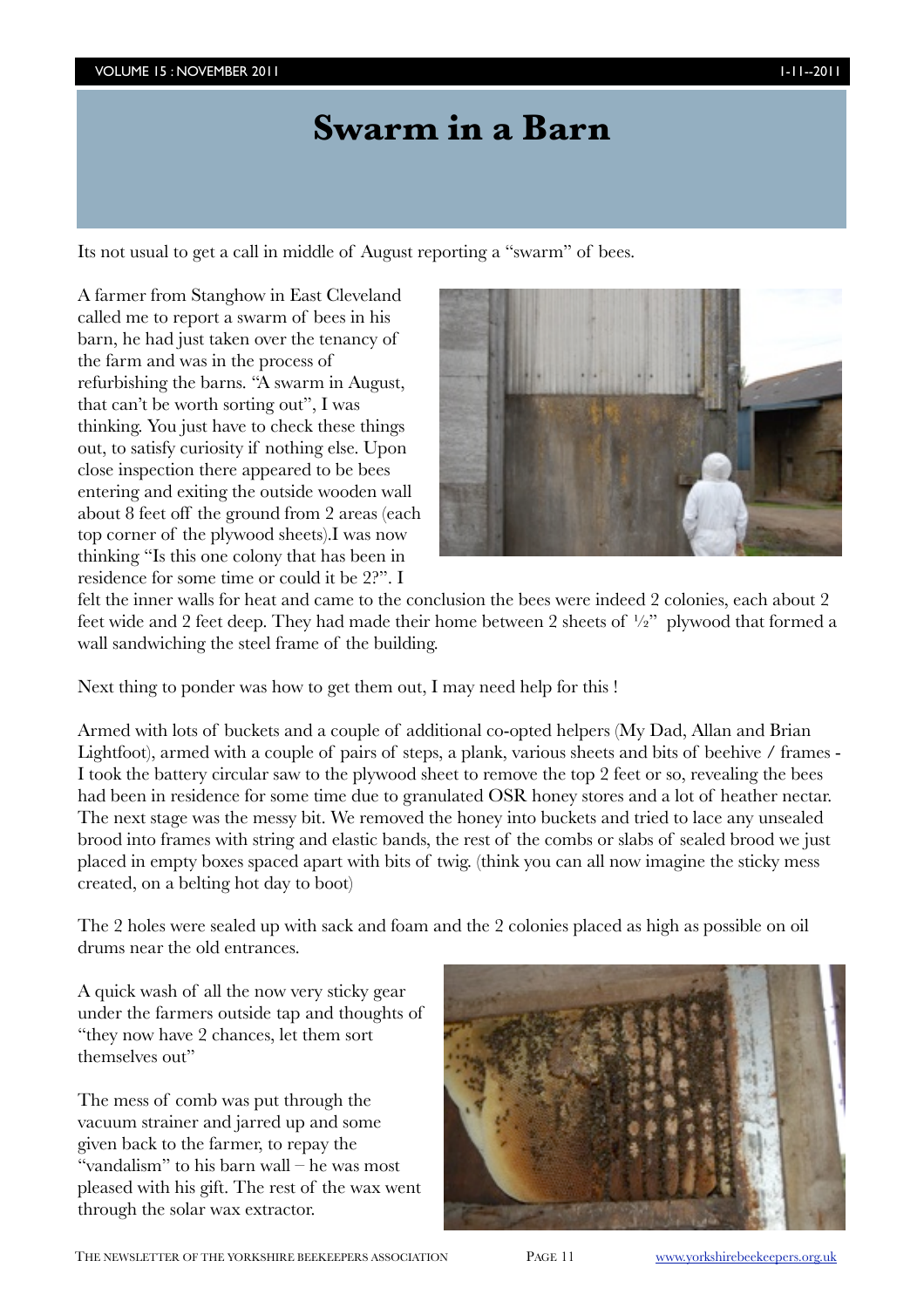#### VOLUME 15 : NOVEMBER 2011 1-11--2011

After leaving for a couple of days left on the oil drums and then moving home and leaving for another 2 weeks for all the brood to hatch, I can report only one laying queen and lots of healthy new brood, not a varroa mite in sight and even after a thymol tea bag – still no varroa. So I united the 2 colonies together with newspaper and a very strong colony going into winter.

One has to ask if it is worth the sweat and sticky gear for the 3 of us, overall I think yes, it is, as it is now a strong colony of black bees. Next year it's a good site for a bait hive or 2 as there are no beekeepers in the area – so where did they come from ?

Tony Jefferson – YBKA Vice Chairman





# **Yorkshire Area Representatives Yorkshire Area Representatives**

Airedale, Wharfedale, Bradford, Leeds Bill Cadmore 01132160482 South Riding, Doncaster, Barnsley, Sheffield Dave Shannon 01302-772837 Halifax, Huddersfield, Wakefield, Pontefract Phil Gee 01422886114 Beverley **Wendy Maslin** 01482656018 Northallerton, Thirsk & Richmond Roger Chappel Easingwold, York & Barkston Ash Tom robinson Whitby, Scarborough, Malton & Rydale Tony Jefferson 07749731945

 [bill.cadmore@ntlworld.com](mailto:bill.cadmore@ntlworld.com) [dave\\_aca@tiscali.co.uk](mailto:dave_aca@tiscali.co.uk) [pjgphilgee@aol.com](mailto:pjgphilgee@aol.com) [wendy@maslin.karoo.co.uk](mailto:wendy@maslin.karoo.co.uk) [roger@rchappel.orangehome.co.uk](mailto:roger@rchappel.orangehome.co.uk) [mautomrobee@btopenworld.com](mailto:mautomrobee@btopenworld.com) [stoneleabees@yahoo.co.uk](mailto:stoneleabees@yahoo.co.uk)